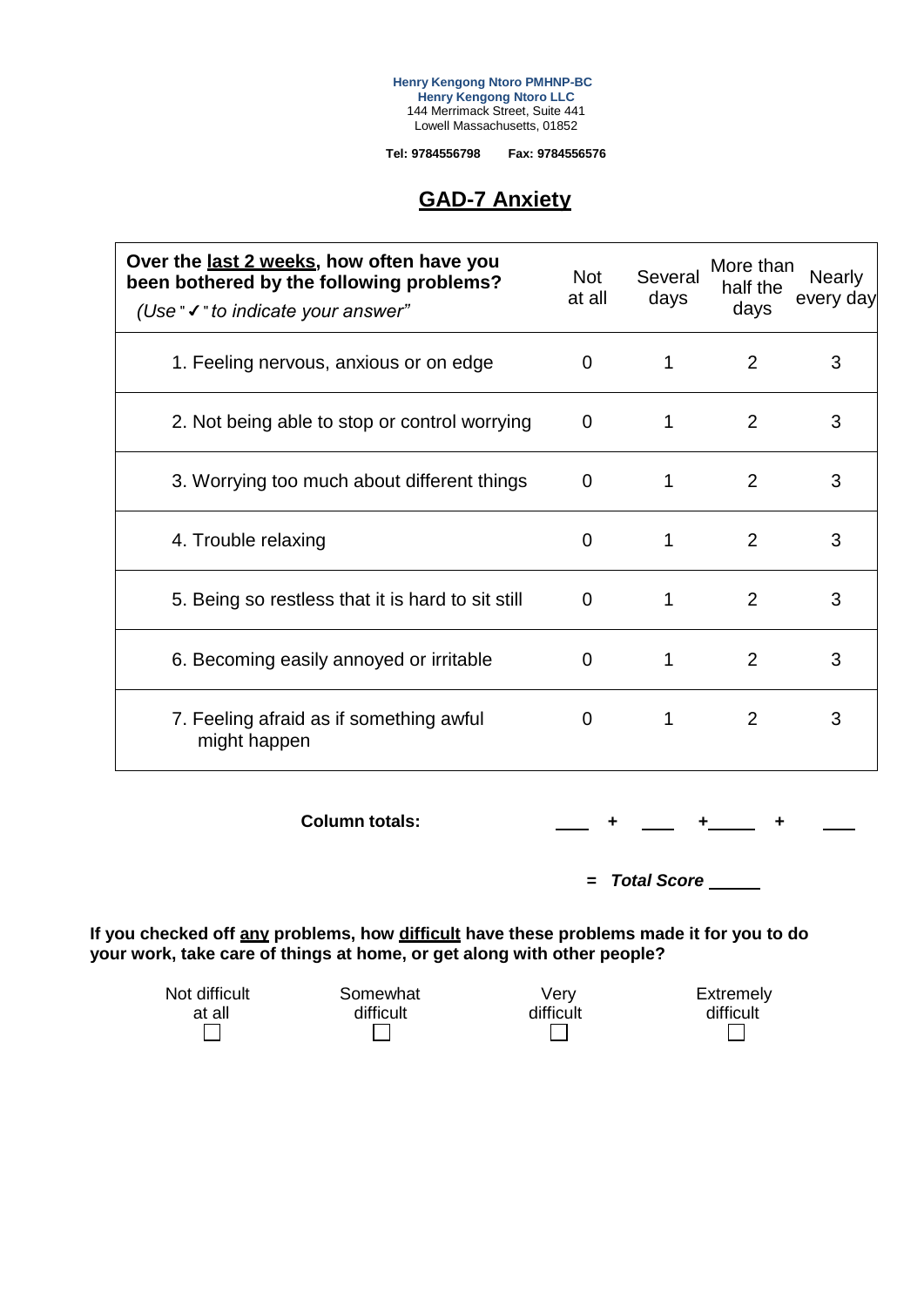**Tel: 9784556798 Fax: 9784556576**

# **PHQ-9 Depression**

| Over the <u>last 2 weeks</u> , how often have you been<br>bothered by any of the following problems?                                                                        |                   |                    | <b>More</b>                                               |   |
|-----------------------------------------------------------------------------------------------------------------------------------------------------------------------------|-------------------|--------------------|-----------------------------------------------------------|---|
| (Use "√" to indicate your answer"                                                                                                                                           | <b>Not</b><br>all | at Several<br>days | than<br><b>Nearly</b><br>half the<br>every<br>days<br>day |   |
| 1. Little interest or pleasure in doing things                                                                                                                              | 0                 | $\mathbf{1}$       | 2                                                         | 3 |
| 2. Feeling down, depressed, or hopeless                                                                                                                                     | 0                 | 1                  | $\overline{2}$                                            | 3 |
| Trouble falling or staying asleep, or sleeping too<br>3.                                                                                                                    | $\mathbf 0$       | $\mathbf{1}$       | $\overline{2}$                                            | 3 |
|                                                                                                                                                                             | 0                 | 1                  | $\overline{2}$                                            | 3 |
|                                                                                                                                                                             | $\overline{0}$    | 1                  | $\overline{2}$                                            | 3 |
| 6. Feeling bad about yourself — or that you are a failure<br>or have let yourself or your family down                                                                       | $\mathbf 0$       | $\mathbf{1}$       | $\overline{2}$                                            | 3 |
| 7. Trouble concentrating on things, such as reading the                                                                                                                     | $\mathbf 0$       | 1                  | $\overline{2}$                                            | 3 |
| 8. Moving or speaking so slowly that other people could<br>have noticed? Or the opposite - being so fidgety or restless<br>that you have been moving around a lot more than | 0                 | 1                  | $\overline{2}$                                            | 3 |
| 9. Thoughts that you would be better off dead or of hurting                                                                                                                 | $\mathbf 0$       | 1                  | $\overline{2}$                                            | 3 |
| <b>Column totals</b>                                                                                                                                                        |                   |                    |                                                           |   |

*= Total Score*